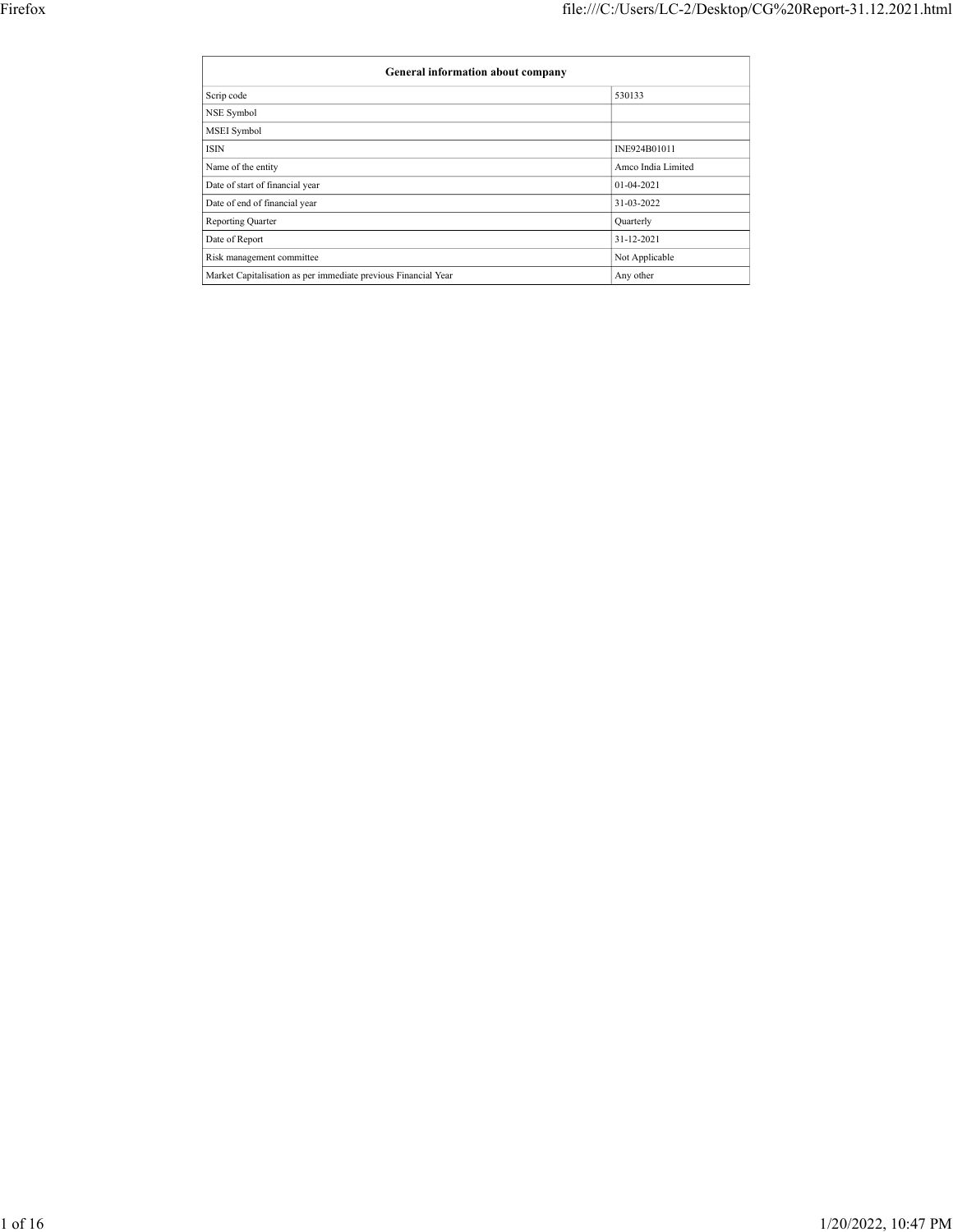| $\overline{\text{F}}$ irefox |                                                                                                           |                                            |     |                                   |                                 |             |                                                                      |                                                    |                    |                                      |                                                           |                |                                       |                                                   | file:///C:/Users/LC-2/Desktop/CG%20Report-31.12.2021.html |                                                                                              |                            |     |
|------------------------------|-----------------------------------------------------------------------------------------------------------|--------------------------------------------|-----|-----------------------------------|---------------------------------|-------------|----------------------------------------------------------------------|----------------------------------------------------|--------------------|--------------------------------------|-----------------------------------------------------------|----------------|---------------------------------------|---------------------------------------------------|-----------------------------------------------------------|----------------------------------------------------------------------------------------------|----------------------------|-----|
|                              |                                                                                                           |                                            |     |                                   |                                 |             |                                                                      |                                                    |                    |                                      |                                                           |                |                                       |                                                   |                                                           |                                                                                              |                            |     |
|                              |                                                                                                           |                                            |     |                                   |                                 |             |                                                                      |                                                    |                    |                                      |                                                           |                |                                       |                                                   |                                                           |                                                                                              |                            |     |
|                              |                                                                                                           |                                            |     |                                   |                                 |             |                                                                      |                                                    |                    |                                      |                                                           |                |                                       |                                                   |                                                           |                                                                                              |                            |     |
|                              |                                                                                                           |                                            |     |                                   |                                 |             |                                                                      |                                                    |                    | <b>Annexure I</b>                    |                                                           |                |                                       |                                                   |                                                           |                                                                                              |                            |     |
|                              |                                                                                                           |                                            |     |                                   |                                 |             | Annexure I to be submitted by listed entity on quarterly basis       |                                                    |                    |                                      |                                                           |                |                                       |                                                   |                                                           |                                                                                              |                            |     |
|                              |                                                                                                           |                                            |     |                                   |                                 |             |                                                                      |                                                    |                    | I. Composition of Board of Directors |                                                           |                |                                       |                                                   |                                                           |                                                                                              |                            |     |
|                              |                                                                                                           |                                            |     |                                   |                                 |             | Disclosure of notes on composition of board of directors explanatory |                                                    |                    |                                      | Whether the listed entity has a Regular Chairperson   Yes |                |                                       |                                                   |                                                           |                                                                                              |                            |     |
|                              |                                                                                                           |                                            |     |                                   |                                 |             |                                                                      |                                                    |                    |                                      | Whether Chairperson is related to MD or CEO   Yes         |                |                                       |                                                   |                                                           |                                                                                              |                            |     |
|                              |                                                                                                           |                                            |     |                                   |                                 |             |                                                                      |                                                    |                    |                                      |                                                           |                | No of<br>Directorship<br>in listed    | No of<br>Independent<br>Directorship<br>in listed | Number of<br>memberships<br>in Audit/<br>Stakeholder      | No of $\mathop{\mathrm{post}}$<br>of<br>Chairperson<br>in Audit/<br>Stakeholder<br>Committee |                            |     |
|                              |                                                                                                           |                                            |     |                                   |                                 |             |                                                                      | Whether                                            |                    |                                      |                                                           | Tenure         | entities                              | entities<br>including                             | Committee(s)                                              | held in                                                                                      | Notes for Notes for        |     |
|                              | Title<br>Name of<br>the                                                                                   | PAN                                        | DIN |                                   | Category 1   Category 2         | $3 \circ f$ | Date of                                                              | special<br>resolution<br>passed?                   | Date of<br>passing | <b>Initial Date</b><br>of            | Date of Re- Date of                                       | of<br>director | ncluding<br>this listed               | this listed                                       | including this                                            | listed                                                                                       | not                        | not |
|                              | $S_r$ $(Mr)$<br>Director<br>Ms)                                                                           |                                            |     |                                   | of directors of directors       | directors   | Birth                                                                | [Refer Reg.  <br>$17(1A)$ of resolution<br>Listing | special            | appointment                          | appointment eessation                                     | (in<br>months) | entity (Refer<br>Regulation<br>17A of | entity<br>(Refer<br>Regulation                    | listed entity<br>(Refer<br>Regulation                     | entities<br>including<br>this listed                                                         | providing providing<br>PAN | DIN |
|                              |                                                                                                           |                                            |     |                                   |                                 |             |                                                                      | Regulations]                                       |                    |                                      |                                                           |                | Listing<br>Regulations)               | $17A(1)$ of<br>Listing<br>Regulations             | $26(1)$ of<br>Listing<br>Regulations)                     | entity (Refer<br>Regulation<br>$26(1)$ of                                                    |                            |     |
|                              | Surender<br>1   Mr   Kumar                                                                                | AAEPG8178K 00026609                        |     | Executive                         | Chairperson<br>related to MD    |             | $15-01-1944$ NA                                                      |                                                    |                    |                                      | 27-08-1987 28-08-2021                                     | 60             | $\mathbf{1}$                          | $\vert 0 \vert$                                   | $\vert$ 1                                                 | Listing<br>Regulations)<br>$\sqrt{0}$                                                        |                            |     |
|                              | Gupta<br>Rajeev                                                                                           |                                            |     | Director<br>Executive             | Promoter<br>Not                 |             | $20-08-1968$ NA                                                      |                                                    |                    |                                      | 27-08-1987 28-08-2021                                     | 60             | $\mathbf{1}$                          | $\vert 0 \vert$                                   | $\vert 2 \vert$                                           | $\bf{0}$                                                                                     |                            |     |
|                              | $2 \mid Mr$<br>Gupta<br>$\begin{array}{ c c c }\hline 3 & \mbox{Mrs} & \mbox{Gupta} \\\hline \end{array}$ | AACPG4667P 00025410<br>AERPG2361P 00026934 |     | Director<br>Executive<br>Director | Applicable<br>Not<br>Applicable |             | 23-01-1969 NA                                                        |                                                    |                    |                                      | 30-07-2014 28-08-2021                                     | $\vert$ 60     | $\mathbf{1}$                          | $\vert 0 \vert$                                   | $\vert 0 \vert$                                           | $\Omega$                                                                                     |                            |     |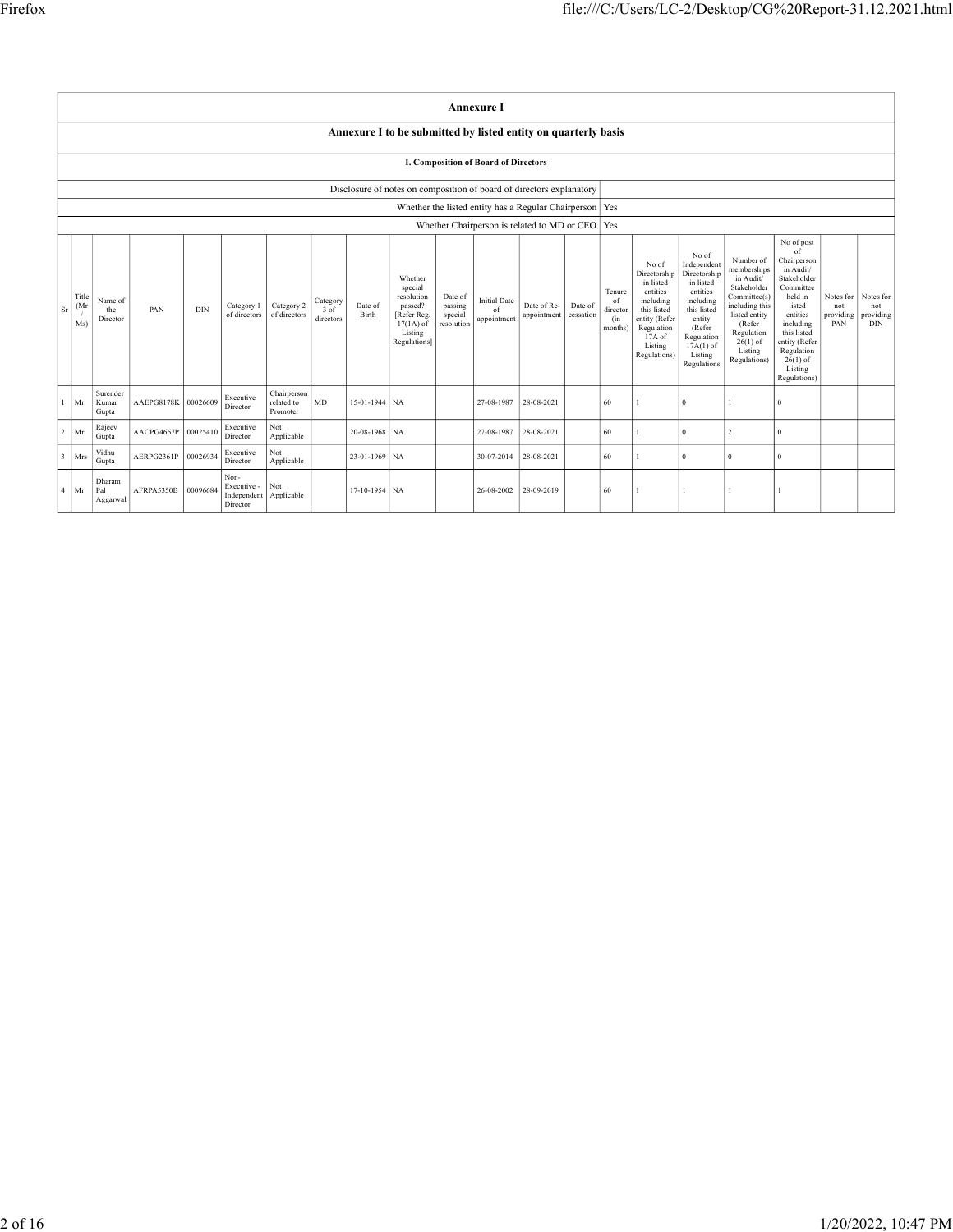|                                                                               |                         |                     |                                          |                        |                  |                  |                                                            |                               |                           | file:///C:/Users/LC-2/Desktop/CG%20Report-31.12.2021.html            |                          |                                                                  |                                                                                |                                                                                                                                  |
|-------------------------------------------------------------------------------|-------------------------|---------------------|------------------------------------------|------------------------|------------------|------------------|------------------------------------------------------------|-------------------------------|---------------------------|----------------------------------------------------------------------|--------------------------|------------------------------------------------------------------|--------------------------------------------------------------------------------|----------------------------------------------------------------------------------------------------------------------------------|
|                                                                               |                         |                     |                                          |                        |                  |                  |                                                            |                               |                           |                                                                      |                          |                                                                  |                                                                                |                                                                                                                                  |
|                                                                               |                         |                     |                                          |                        |                  |                  |                                                            |                               |                           |                                                                      |                          |                                                                  |                                                                                |                                                                                                                                  |
|                                                                               |                         |                     |                                          |                        |                  |                  |                                                            |                               |                           | I. Composition of Board of Directors                                 |                          |                                                                  |                                                                                |                                                                                                                                  |
|                                                                               |                         |                     |                                          |                        |                  |                  |                                                            |                               |                           | Disclosure of notes on composition of board of directors explanatory |                          |                                                                  |                                                                                |                                                                                                                                  |
|                                                                               |                         |                     |                                          |                        |                  |                  |                                                            |                               |                           | Whether the listed entity has a Regular Chairperson                  |                          | No of                                                            | No of<br>Independent                                                           | No of p<br>Number of<br>Chairper<br>memberships<br>in Aud                                                                        |
| $\begin{array}{c}\n\text{Title} \\ (\text{Mr}\quad \end{array}$<br>$\sqrt{ }$ | Name of the $% \alpha$  | PAN                 | Category 1<br>$\rm{DIN}$<br>of directors | Category $_{\rm 2~of}$ | Category<br>3 of | Date of<br>Birth | Whether<br>special<br>resolution<br>passed?<br>[Refer Reg. | Date of<br>passing<br>special | <b>Initial Date</b><br>of | Date of Re- Date of<br>appointment eessation                         | Tenure<br>of<br>director | in listed<br>entities<br>including<br>this listed                | Directorship Directorship<br>in listed<br>entities<br>including<br>this listed | in Audit/<br>Stakeho<br>Stakeholder<br>Commi<br>Committee(s)<br>held i<br>including this<br>listec<br>listed entity<br>entitie   |
| Ms)                                                                           | Director                |                     |                                          | directors              | directors        |                  | $17(1A)$ of<br>Listing<br>Regulations]                     | resolution                    | appointment               |                                                                      | (in<br>months)           | entity (Refer<br>Regulation<br>17A of<br>Listing<br>Regulations) | entity<br>(Refer<br>Regulation<br>$17A(1)$ of<br>Listing<br>Regulations        | (Refer<br>includi<br>Regulation<br>this list<br>$26(1)$ of<br>entity (R<br>Listing<br>Regulat<br>Regulations)<br>26(1)<br>Listin |
| Sr<br>$5$ Mr                                                                  | Ankit<br>$\rm Aggarwal$ | AOXPA5013Q 07129392 | Non-<br>Executive - Not<br>Director      | Independent Applicable |                  | 04-09-1989 NA    |                                                            |                               |                           | 25-03-2015 28-09-2019                                                | 60                       | $\perp$                                                          | $\vert$ 1                                                                      | <b>Legulati</b>                                                                                                                  |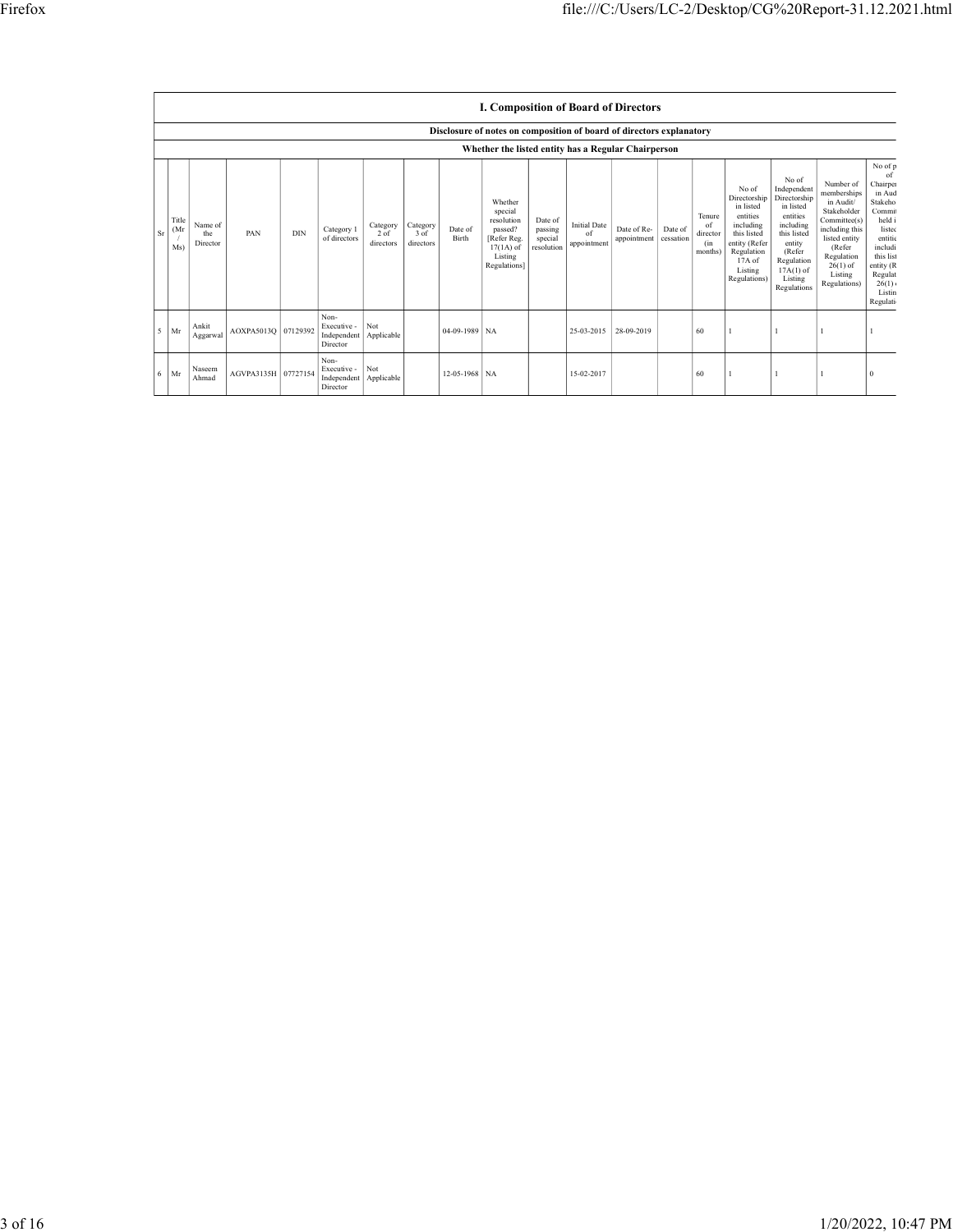|                                 |                                |                                                           |                            | file:///C:/Users/LC-2/Desktop/CG%20Report-31.12.2021.html |                      |                  |
|---------------------------------|--------------------------------|-----------------------------------------------------------|----------------------------|-----------------------------------------------------------|----------------------|------------------|
|                                 |                                |                                                           |                            |                                                           |                      |                  |
|                                 |                                |                                                           |                            |                                                           |                      |                  |
|                                 | <b>Audit Committee Details</b> |                                                           |                            |                                                           |                      |                  |
|                                 |                                | Whether the Audit Committee has a Regular Chairperson Yes |                            |                                                           |                      |                  |
| $\rm{DIN}$<br>$ S_r $<br>Number | Name of Committee<br>members   | Category 1 of directors                                   | Category 2 of<br>directors | Date of $\,$<br>Appointment                               | Date of<br>Cessation | $\mbox{Remarks}$ |
| 00096684<br>1                   | Dharam Pal Aggarwal            | Non-Executive -<br>Independent Director                   | Chairperson                | 25-03-2015                                                |                      |                  |
| $\vert$ 2<br>00025410           | Rajeev Gupta                   | <b>Executive Director</b>                                 | Member                     | 01-07-2017                                                |                      |                  |
| 3   07727154                    | Naseem Ahmad                   | Non-Executive -<br>Independent Director                   | Member                     | 15-02-2017                                                |                      |                  |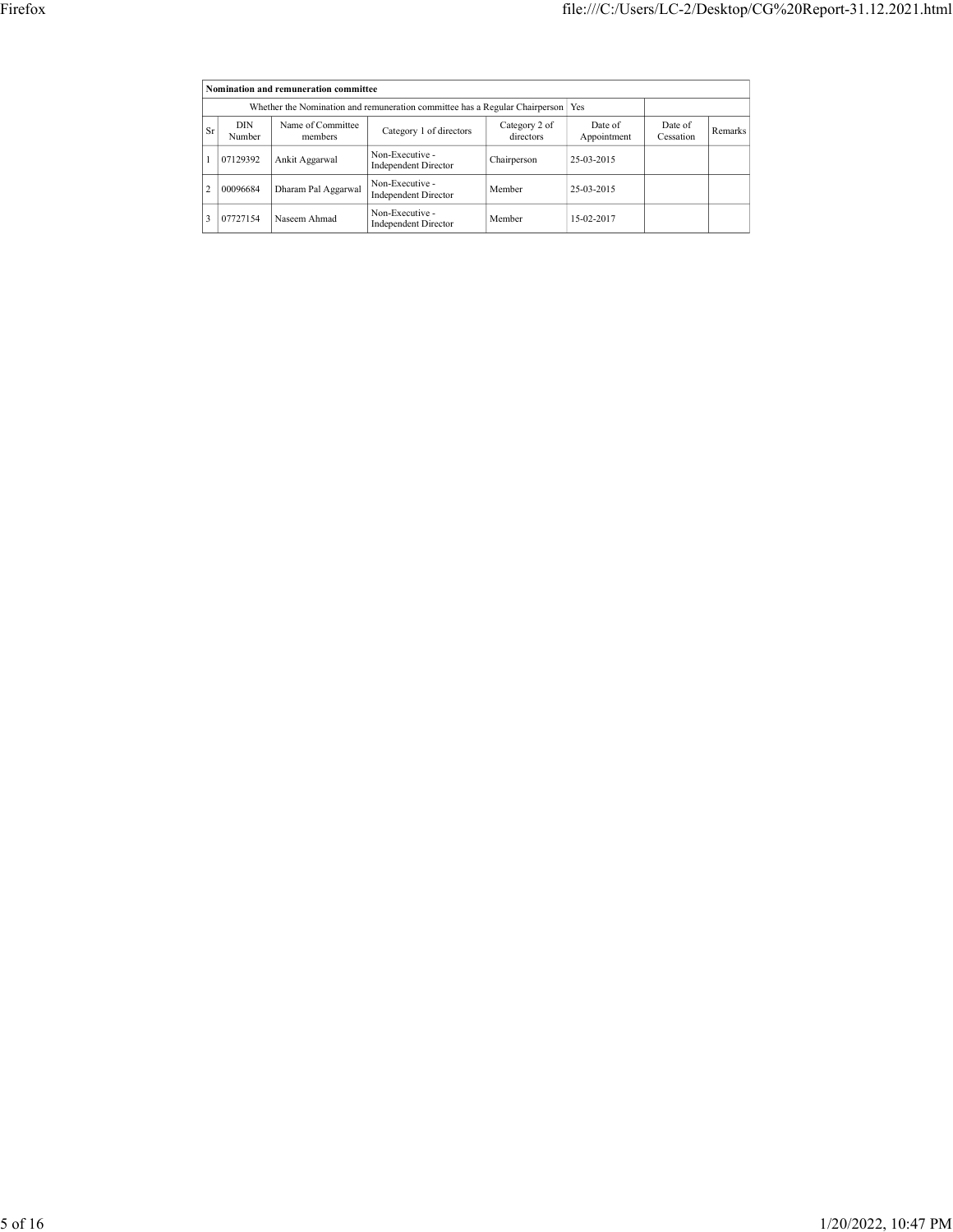|              |                      |                                          |                                                                               |                                   | file:///C:/Users/LC-2/Desktop/CG%20Report-31.12.2021.html |                      |         |
|--------------|----------------------|------------------------------------------|-------------------------------------------------------------------------------|-----------------------------------|-----------------------------------------------------------|----------------------|---------|
|              |                      |                                          |                                                                               |                                   |                                                           |                      |         |
|              |                      | Stakeholders Relationship Committee      |                                                                               |                                   |                                                           |                      |         |
|              |                      |                                          | Whether the Stakeholders Relationship Committee has a Regular Chairperson Yes |                                   |                                                           |                      |         |
| Sr           | $\rm{DIN}$<br>Number | Name of Committee<br>members             | Category 1 of directors                                                       | Category $2$ of $\,$<br>directors | Date of $\,$<br>${\large \bf Appendix}$                   | Date of<br>Cessation | Remarks |
| $\mathbf{I}$ | 07129392             | Ankit Aggarwal                           | Non-Executive -<br>Independent Director                                       | Chairperson                       | 25-03-2015                                                |                      |         |
| $\vert$ 2    | 00026609             | Surender $\operatorname{Kumar}$<br>Gupta | <b>Executive Director</b>                                                     | Member                            | 01-07-2017                                                |                      |         |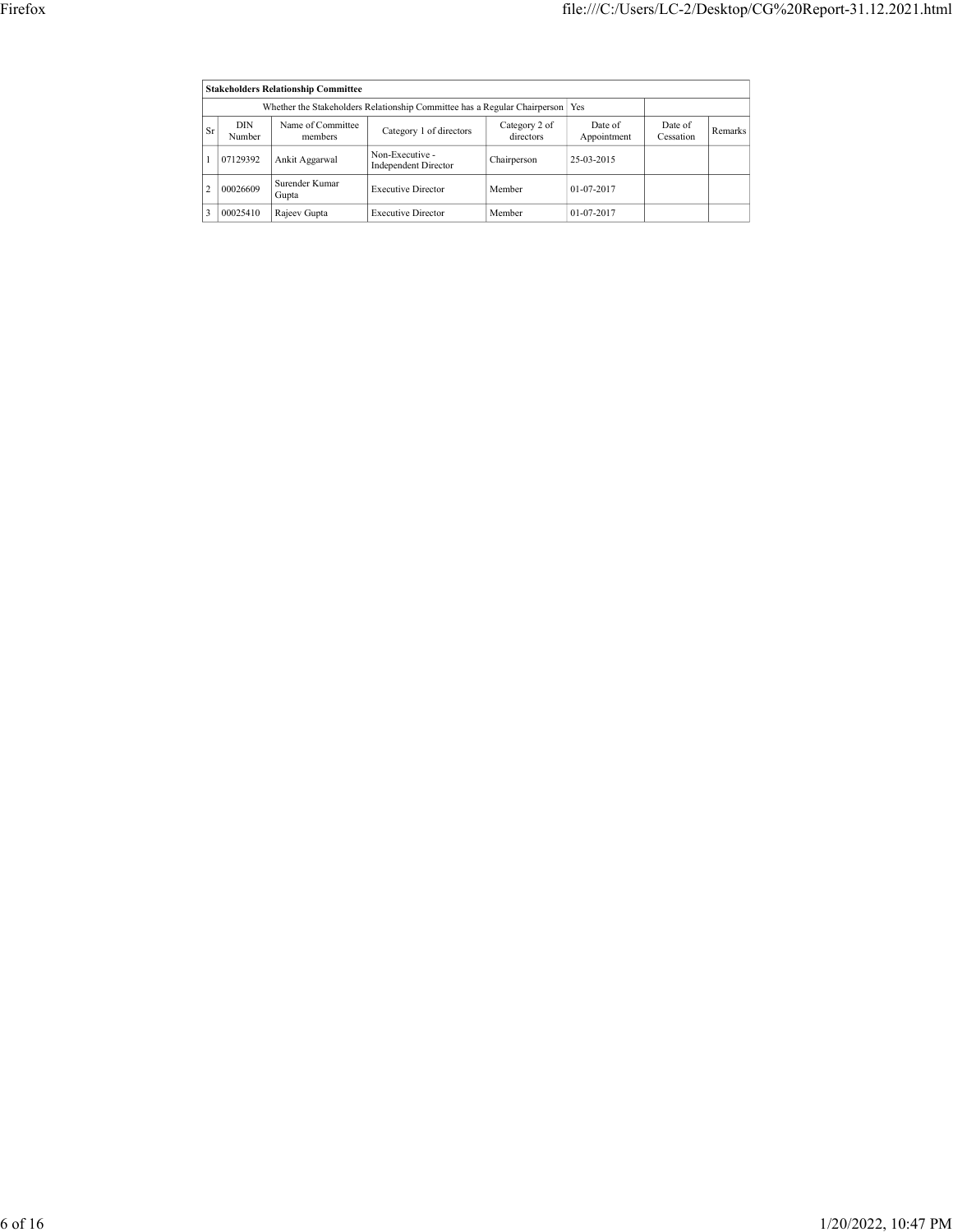| Firefox |         |                                  |                                                                 |                            |                            |                        |                      |         | file:///C:/Users/LC-2/Desktop/CG%20Report-31.12.2021.html |  |
|---------|---------|----------------------------------|-----------------------------------------------------------------|----------------------------|----------------------------|------------------------|----------------------|---------|-----------------------------------------------------------|--|
|         |         |                                  |                                                                 |                            |                            |                        |                      |         |                                                           |  |
|         |         | <b>Risk Management Committee</b> |                                                                 |                            |                            |                        |                      |         |                                                           |  |
|         |         |                                  | Whether the Risk Management Committee has a Regular Chairperson |                            |                            |                        |                      |         |                                                           |  |
|         | $ S_r $ | DIN<br>Number                    | Name of Committee<br>members                                    | Category 1 of<br>directors | Category 2 of<br>directors | Date of<br>Appointment | Date of<br>Cessation | Remarks |                                                           |  |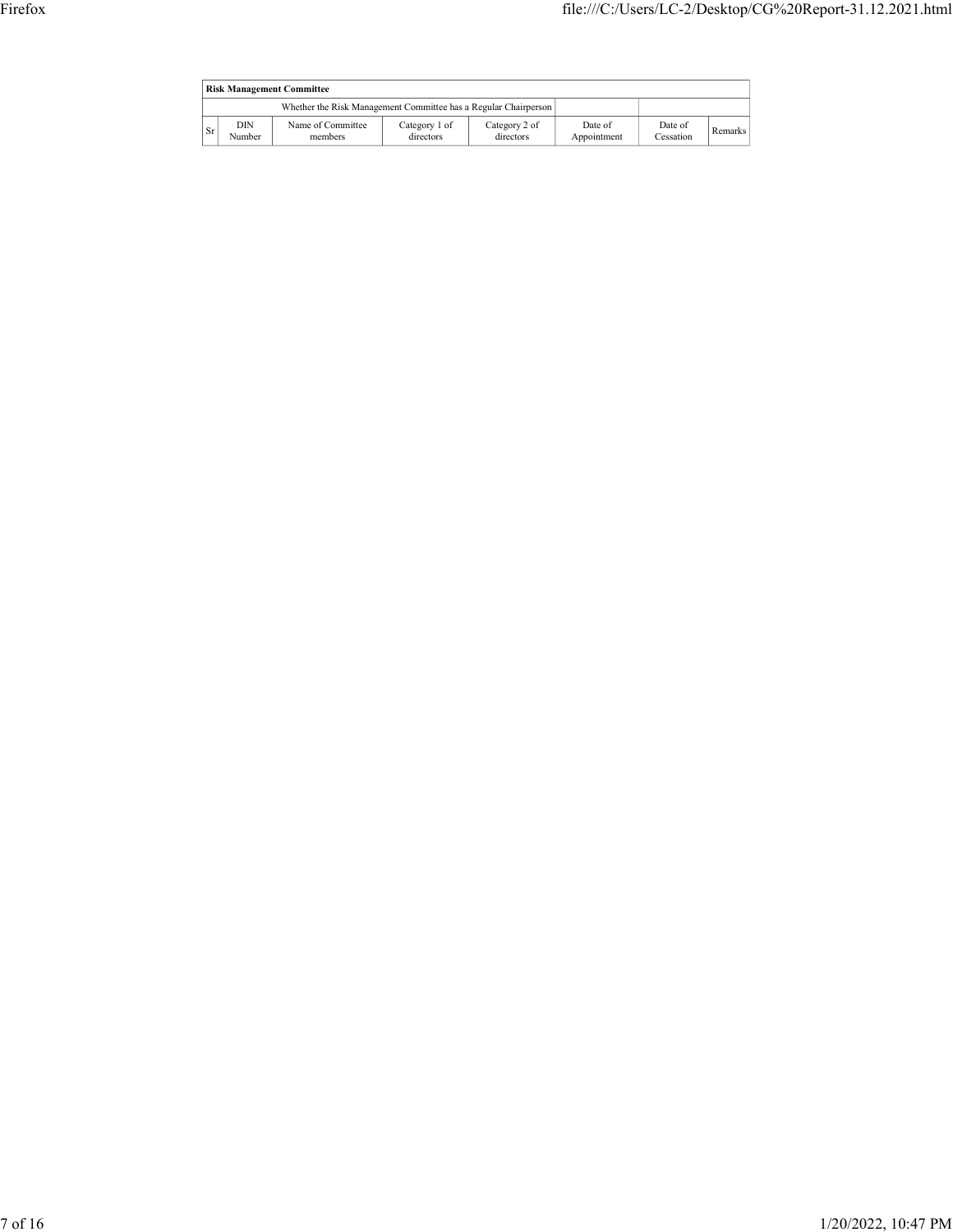| Firefox |         |               |                                                                                 |                            |                            |                        |                      |         | file:///C:/Users/LC-2/Desktop/CG%20Report-31.12.2021.html |  |
|---------|---------|---------------|---------------------------------------------------------------------------------|----------------------------|----------------------------|------------------------|----------------------|---------|-----------------------------------------------------------|--|
|         |         |               |                                                                                 |                            |                            |                        |                      |         |                                                           |  |
|         |         |               |                                                                                 |                            |                            |                        |                      |         |                                                           |  |
|         |         |               | <b>Corporate Social Responsibility Committee</b>                                |                            |                            |                        |                      |         |                                                           |  |
|         |         |               | Whether the Corporate Social Responsibility Committee has a Regular Chairperson |                            |                            |                        |                      |         |                                                           |  |
|         | $ S_r $ | DIN<br>Number | Name of Committee<br>members                                                    | Category 1 of<br>directors | Category 2 of<br>directors | Date of<br>Appointment | Date of<br>Cessation | Remarks |                                                           |  |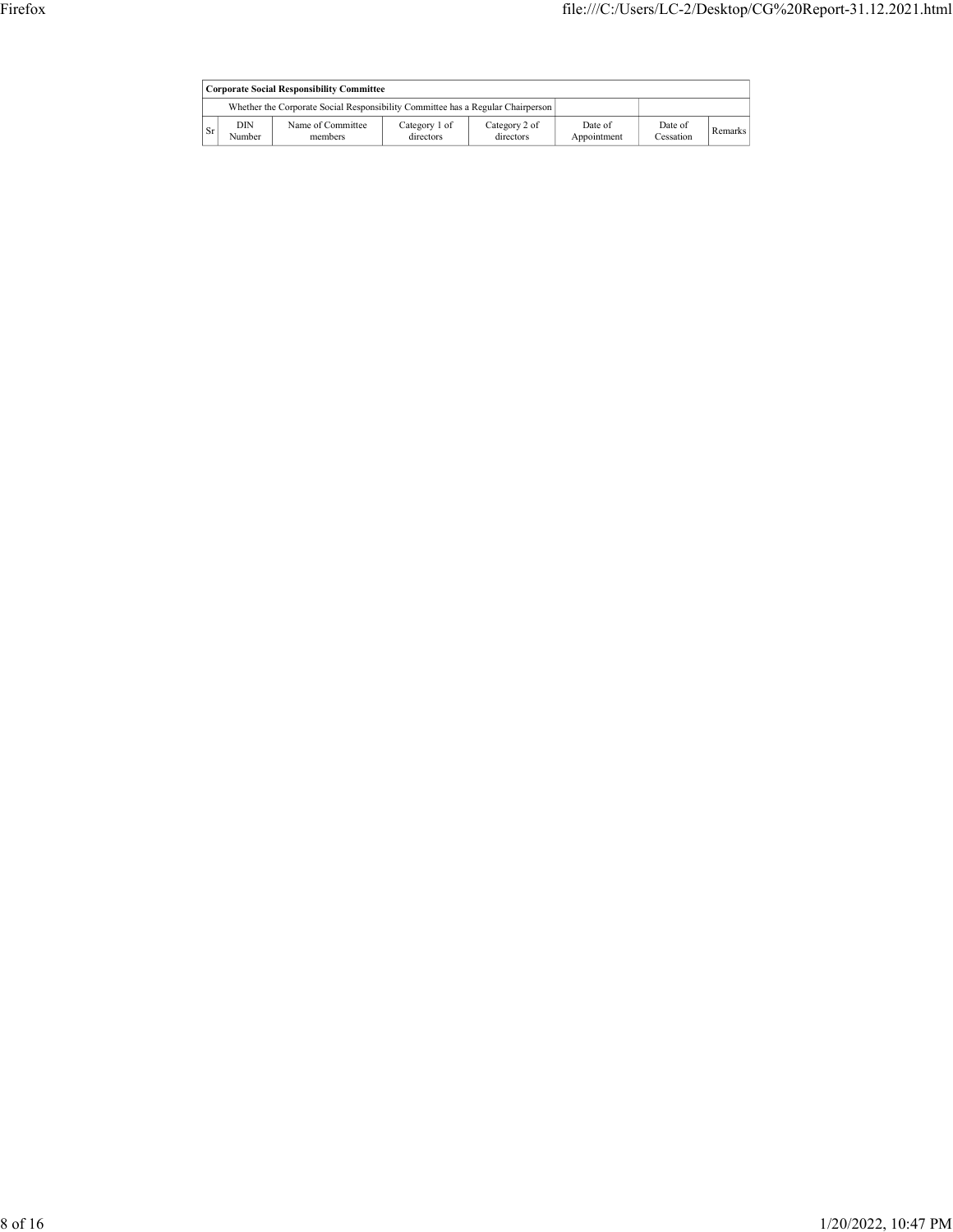Tile:///C:/Users/LC-2/Desktop/CG%20Report-31.12.2021.html<br>
Other Committee<br>
Sr DIN Number Name of Committee members Name of other committee Category 1 of directors Category 2 of directors Remarks File:///C:/Users/LC-2/Desktop/CG%20Report-31.12.2021.html<br>
The committee of Committee members Name of other committee Category 1 of directors | Category 2 of directors | Remarks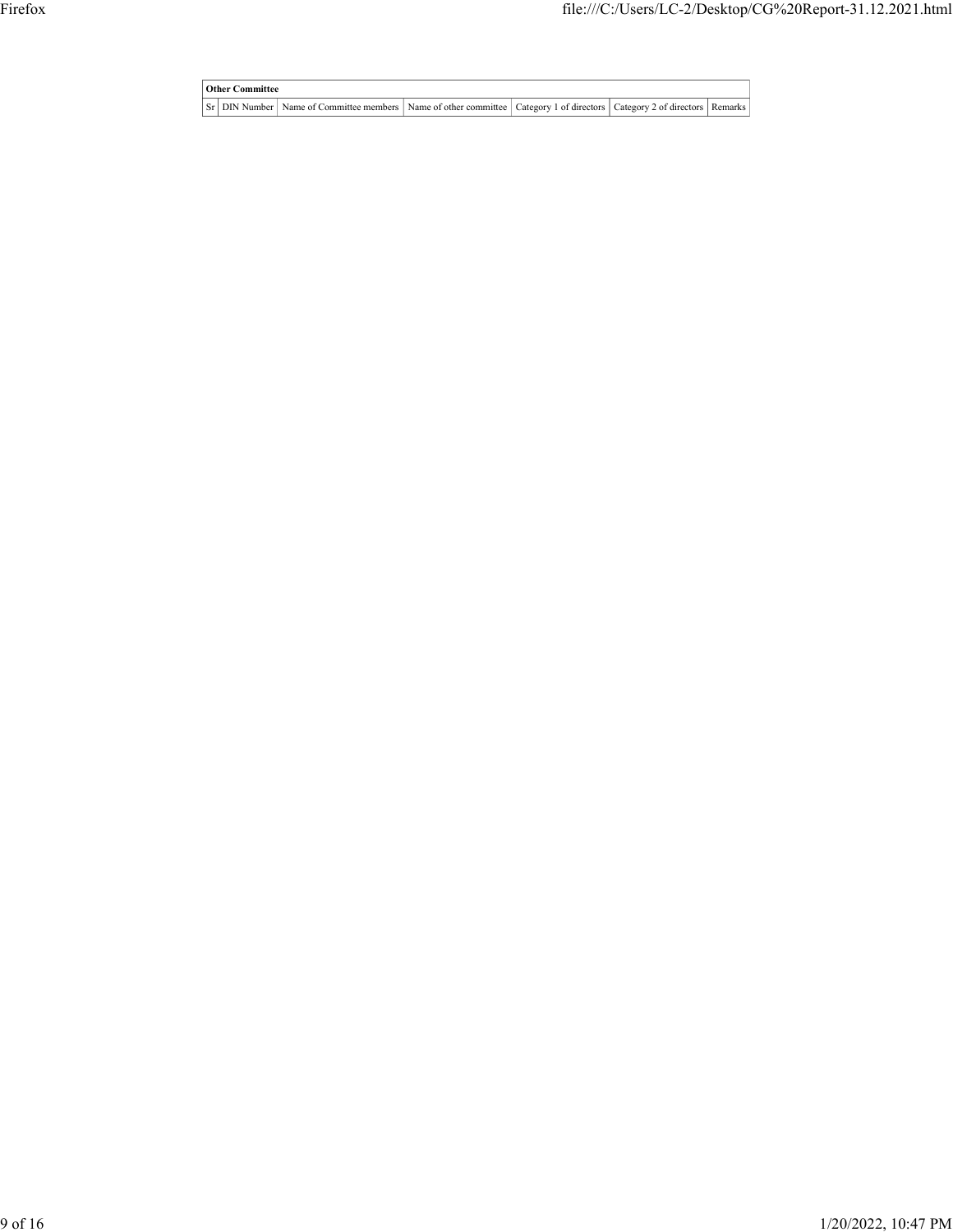|                        |                                                                                      |                                      |                                    |                  |                              | file:///C:/Users/LC-2/Desktop/CG%20Report-31.12.2021.html |                           |
|------------------------|--------------------------------------------------------------------------------------|--------------------------------------|------------------------------------|------------------|------------------------------|-----------------------------------------------------------|---------------------------|
|                        |                                                                                      |                                      |                                    |                  |                              |                                                           |                           |
|                        |                                                                                      |                                      |                                    |                  |                              |                                                           |                           |
|                        |                                                                                      |                                      |                                    |                  |                              |                                                           |                           |
|                        |                                                                                      |                                      |                                    | Annexure 1       |                              |                                                           |                           |
|                        | Annexure 1                                                                           |                                      |                                    |                  |                              |                                                           |                           |
|                        | <b>III. Meeting of Board of Directors</b><br>Disclosure of notes on meeting of board |                                      |                                    |                  |                              |                                                           |                           |
|                        |                                                                                      | of directors explanatory             |                                    |                  |                              |                                                           |                           |
|                        | $Date(s)$ of                                                                         | $Date(s)$ of                         | Maximum gap                        | Notes for        | Whether                      | Number of Directors<br>present* (All                      | No. of                    |
| $\rm Sr$               | meeting (if any)<br>in the previous                                                  | $meeting$ (if any)<br>in the current | between any two<br>consecutive (in | not<br>providing | requirement of<br>Quorum met | directors including                                       | Independent<br>Directors  |
|                        | quarter                                                                              | quarter                              | number of days)                    | Date             | (Yes/No)                     | Independent<br>Director)                                  | attending the<br>meeting* |
| $\mathbf{1}$           | $12 - 08 - 2021$                                                                     |                                      |                                    |                  | $\operatorname{Yes}$         | 6                                                         | $\overline{3}$            |
|                        | $2 \overline{)28 - 08 - 2021}$                                                       |                                      | $15\,$                             |                  | Yes                          | 6                                                         | $\vert$ 3                 |
| $\vert$ 3<br>$\vert$ 4 |                                                                                      | $01 - 11 - 2021$<br>03-12-2021       | 64<br> 31                          |                  | Yes<br>Yes                   | 6<br>6                                                    | $\vert$ 3<br>$\vert$ 3    |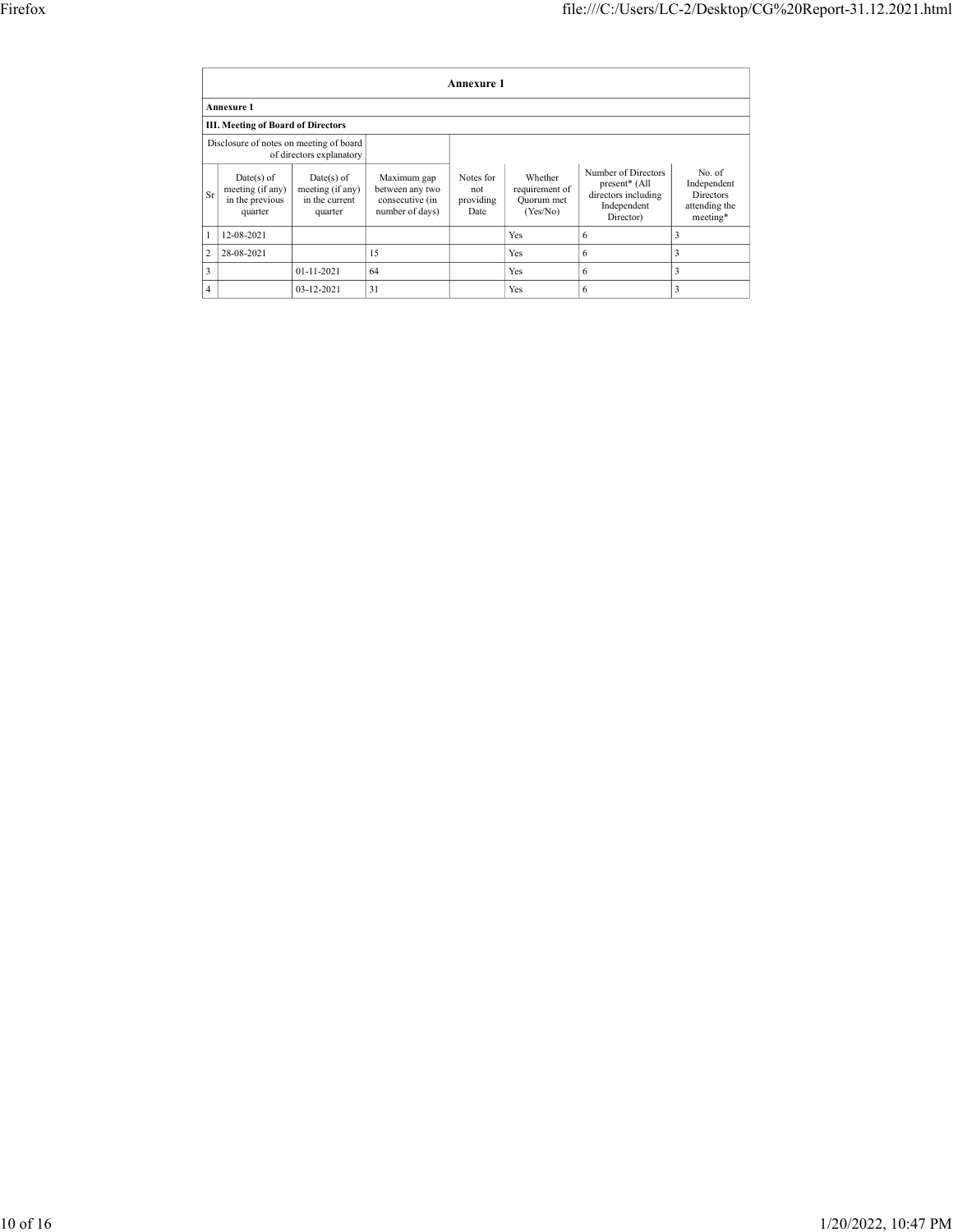|                         |                                         |                                                                                                                |                                                                                                                                        |                               |                                       |                                                     | file:///C:/Users/LC-2/Desktop/CG%20Report-31.12.2021.html                                     |                                                                                   |
|-------------------------|-----------------------------------------|----------------------------------------------------------------------------------------------------------------|----------------------------------------------------------------------------------------------------------------------------------------|-------------------------------|---------------------------------------|-----------------------------------------------------|-----------------------------------------------------------------------------------------------|-----------------------------------------------------------------------------------|
|                         |                                         |                                                                                                                |                                                                                                                                        |                               |                                       |                                                     |                                                                                               |                                                                                   |
|                         |                                         |                                                                                                                |                                                                                                                                        |                               |                                       |                                                     |                                                                                               |                                                                                   |
|                         |                                         |                                                                                                                |                                                                                                                                        | Annexure 1                    |                                       |                                                     |                                                                                               |                                                                                   |
|                         | <b>IV. Meeting of Committees</b>        |                                                                                                                |                                                                                                                                        |                               |                                       |                                                     |                                                                                               |                                                                                   |
| $\rm Sr$                | Name of<br>Committee                    | Date(s) of meeting<br>(Enter dates of<br>Previous quarter<br>and Current quarter<br>in chronological<br>order) | Disclosure of notes on meeting of committees explanatory<br>Maximum gap<br>between any<br>two<br>consecutive (in<br>number of<br>days) | Name of<br>other<br>committee | Reson for<br>not<br>providing<br>date | Whether<br>requirement of<br>Quorum met<br>(Yes/No) | Number of<br>Directors<br>present* (All<br>directors<br>including<br>Independent<br>Director) | No. of<br>Independent<br>Directors<br>attending the meeting $\hspace{-.08in}{}^*$ |
|                         | Audit<br>Committee                      | 12-08-2021                                                                                                     |                                                                                                                                        |                               |                                       | Yes                                                 | $\vert 3 \vert$                                                                               | $\overline{2}$                                                                    |
| Audit<br>$\overline{c}$ | Committee                               | $01 - 11 - 2021$                                                                                               | 80                                                                                                                                     |                               |                                       | Yes                                                 | $\vert 3 \vert$                                                                               | $\vert$ 2                                                                         |
| and<br>$\overline{3}$   | Nomination<br>remuneration<br>committee | 18-08-2021                                                                                                     |                                                                                                                                        |                               |                                       | $\operatorname{Yes}$                                | $\vert 3 \vert$                                                                               | $\vert$ 3                                                                         |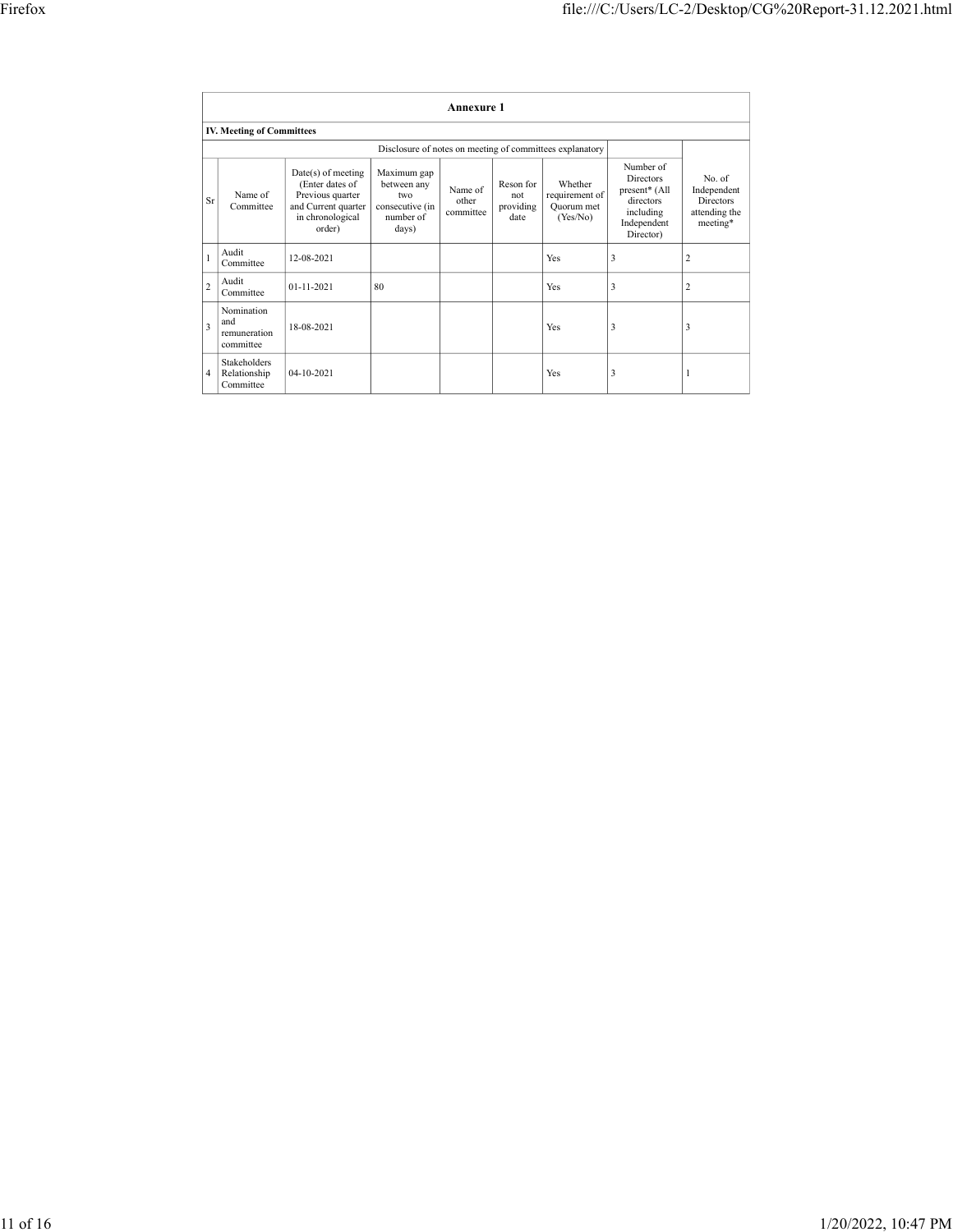|                                                                                                                |                                           | file:///C:/Users/LC-2/Desktop/CG%20Report-31.12.2021.html |
|----------------------------------------------------------------------------------------------------------------|-------------------------------------------|-----------------------------------------------------------|
|                                                                                                                |                                           |                                                           |
|                                                                                                                |                                           |                                                           |
|                                                                                                                |                                           |                                                           |
| Annexure 1                                                                                                     |                                           |                                                           |
| V. Related Party Transactions<br>Sr Subject                                                                    |                                           | If status is "No" details of non-                         |
| 1                                                                                                              | Compliance status<br>(Yes/No/NA)<br>$N_A$ | compliance may be given here.                             |
| Whether prior approval of audit committee obtained<br>2 Whether shareholder approval obtained for material RPT | NA                                        |                                                           |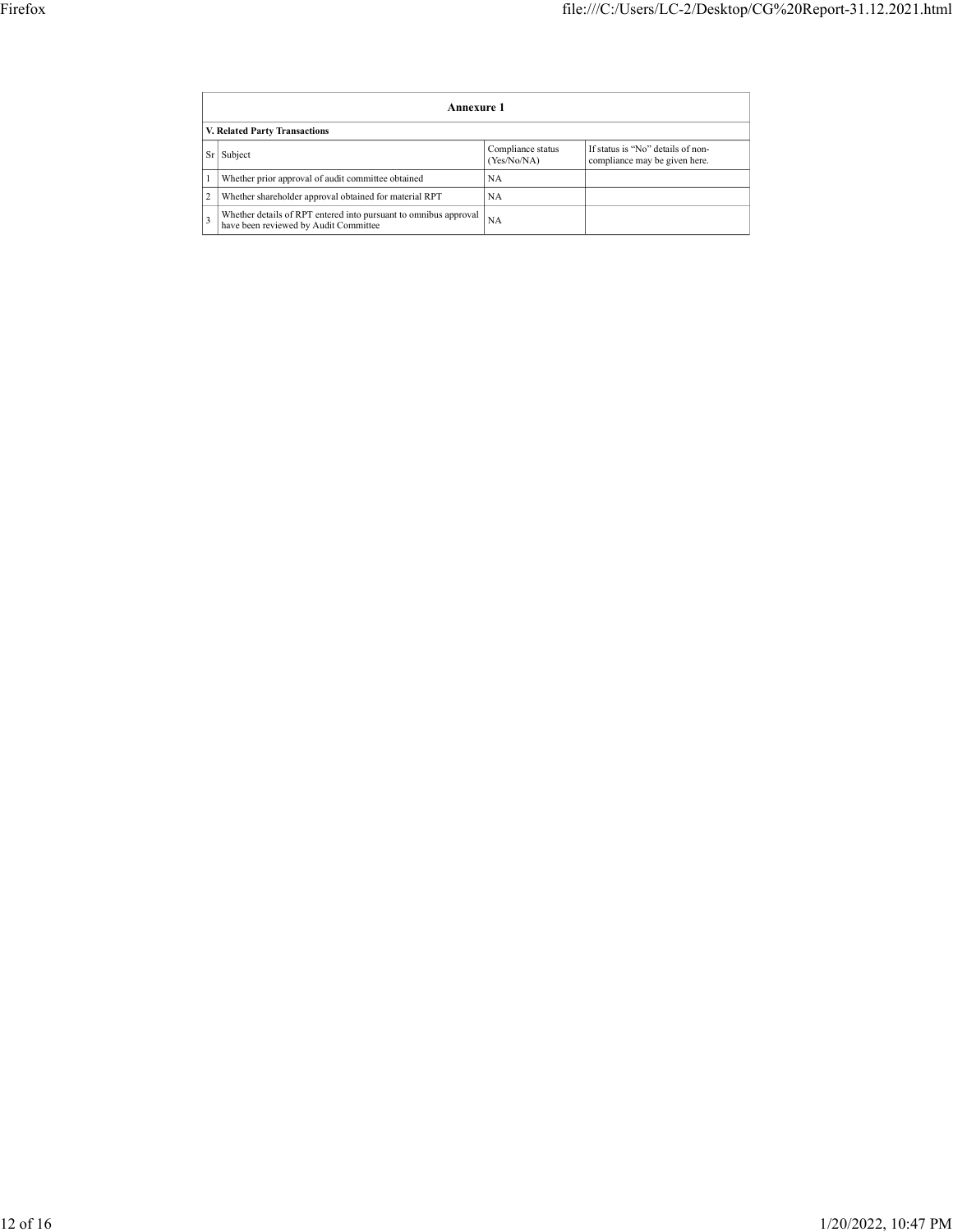|                                                                                                                                                      | file:///C:/Users/LC-2/Desktop/CG%20Report-31.12.2021.html                                                                                                                                                               |                               |
|------------------------------------------------------------------------------------------------------------------------------------------------------|-------------------------------------------------------------------------------------------------------------------------------------------------------------------------------------------------------------------------|-------------------------------|
|                                                                                                                                                      |                                                                                                                                                                                                                         |                               |
|                                                                                                                                                      |                                                                                                                                                                                                                         |                               |
|                                                                                                                                                      |                                                                                                                                                                                                                         |                               |
|                                                                                                                                                      |                                                                                                                                                                                                                         |                               |
|                                                                                                                                                      | Annexure 1                                                                                                                                                                                                              |                               |
| <b>VI. Affirmations</b>                                                                                                                              |                                                                                                                                                                                                                         |                               |
| Sr Subject                                                                                                                                           |                                                                                                                                                                                                                         | Compliance status<br>(Yes/No) |
| Regulations, 2015                                                                                                                                    | The composition of Board of Directors is in terms of SEBI (Listing obligations and disclosure requirements)                                                                                                             | Yes                           |
| requirements) Regulations, 2015 a. Audit Committee                                                                                                   | The composition of the following committees is in terms of SEBI(Listing obligations and disclosure                                                                                                                      | Yes                           |
| requirements) Regulations, 2015. b. Nomination & remuneration committee                                                                              | The composition of the following committees is in terms of SEBI(Listing obligations and disclosure                                                                                                                      | Yes                           |
|                                                                                                                                                      | The composition of the following committees is in terms of SEBI(Listing obligations and disclosure                                                                                                                      | Yes                           |
| requirements) Regulations, 2015. c. Stakeholders relationship committee                                                                              | The composition of the following committees is in terms of SEBI(Listing obligations and disclosure                                                                                                                      | NA                            |
|                                                                                                                                                      | requirements) Regulations, 2015. d. Risk management committee (applicable to the top 500 listed entities)<br>The committee members have been made aware of their powers, role and responsibilities as specified in SEBI | Yes                           |
| (Listing obligations and disclosure requirements) Regulations, 2015.<br>in SEBI (Listing obligations and disclosure requirements) Regulations, 2015. | The meetings of the board of directors and the above committees have been conducted in the manner as specified                                                                                                          | Yes                           |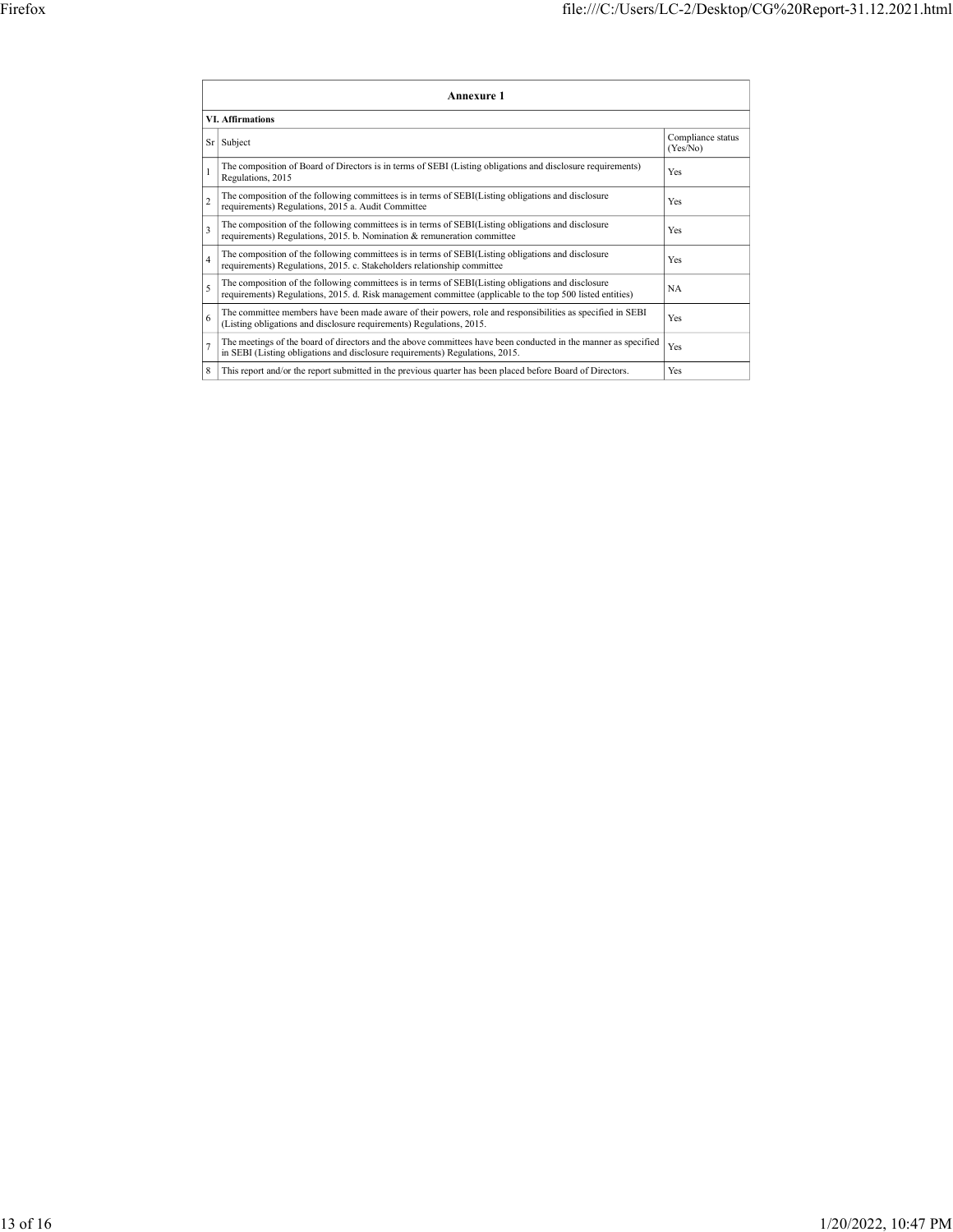|                      |                              |                                       | file:///C:/Users/LC-2/Desktop/CG%20Report-31.12.2021.html |  |
|----------------------|------------------------------|---------------------------------------|-----------------------------------------------------------|--|
|                      |                              |                                       |                                                           |  |
|                      |                              | Annexure 1                            |                                                           |  |
| $ S_r $<br>$\vert$ 1 | Subject<br>Name of signatory | Compliance status<br>Priyanka Beniwal |                                                           |  |